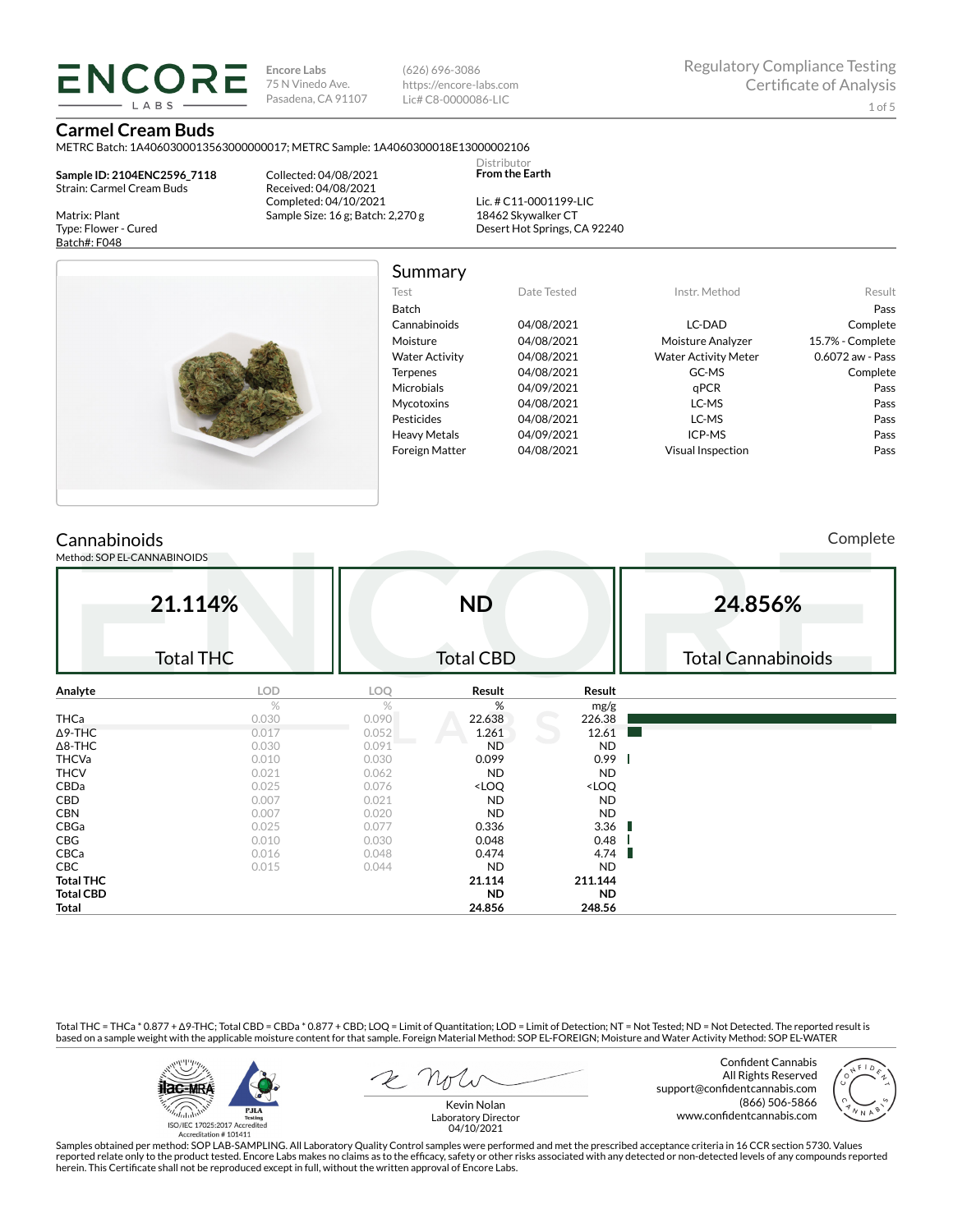**ENCORE** LABS

**Encore Labs** 75 N Vinedo Ave. Pasadena, CA 91107 (626) 696-3086 https://encore-labs.com Lic# C8-0000086-LIC

## **Carmel Cream Buds**

METRC Batch: 1A4060300013563000000017; METRC Sample: 1A4060300018E13000002106

| Sample ID: 2104ENC2596 7118<br>Strain: Carmel Cream Buds | Collected: 04/08/2021<br>Received: 04/08/2021 | Distributor<br><b>From the Earth</b> |  |
|----------------------------------------------------------|-----------------------------------------------|--------------------------------------|--|
|                                                          | Completed: 04/10/2021                         | Lic. # $C11-0001199-LLC$             |  |
| Matrix: Plant                                            | Sample Size: 16 g; Batch: 2,270 g             | 18462 Skywalker CT                   |  |
| Type: Flower - Cured                                     |                                               | Desert Hot Springs, CA 92240         |  |
| Batch#: F048                                             |                                               |                                      |  |
|                                                          |                                               |                                      |  |

### **Terpenes**

Method: SOP EL-TERPENES

| Analyte                 | <b>LOD</b> | LOQ   | Result                                                   | Result                       |  |
|-------------------------|------------|-------|----------------------------------------------------------|------------------------------|--|
|                         | $\%$       | $\%$  | %                                                        | mg/g                         |  |
| β-Caryophyllene         | 0.003      | 0.011 | 0.494                                                    | 4.94                         |  |
| δ-Limonene              | 0.001      | 0.011 | 0.421                                                    | 4.21                         |  |
| β-Myrcene               | 0.003      | 0.011 | 0.379                                                    | 3.79                         |  |
| $\alpha$ -Humulene      | 0.001      | 0.011 | 0.144                                                    | 1.44                         |  |
| $\alpha$ -Pinene        | 0.002      | 0.011 | 0.109                                                    | 1.09                         |  |
| β-Pinene                | 0.002      | 0.011 | 0.077                                                    | 0.77                         |  |
| $\alpha$ -Bisabolol     | 0.003      | 0.011 | 0.060                                                    | 0.60                         |  |
| Fenchol*                | 0.002      | 0.011 | 0.047                                                    | 0.47                         |  |
| Linalool                | 0.002      | 0.011 | 0.042                                                    | 0.42                         |  |
| Caryophyllene Oxide*    | 0.003      | 0.011 | 0.018                                                    | 0.18                         |  |
| Camphene                | 0.001      | 0.011 | 0.014                                                    | 0.14                         |  |
| Borneol*                | 0.003      | 0.011 | 0.013                                                    | 0.13                         |  |
| $\alpha$ -Phellandrene* | 0.002      | 0.011 | <b>ND</b>                                                | <b>ND</b>                    |  |
| $\alpha$ -Terpinene     | 0.002      | 0.011 | <b>ND</b>                                                | ND                           |  |
| Camphor*                | 0.002      | 0.017 | <b>ND</b>                                                | <b>ND</b>                    |  |
| cis-Nerolidol           | 0.003      | 0.011 | <b>ND</b>                                                | <b>ND</b>                    |  |
| δ-3-Carene              | 0.001      | 0.011 | <b>ND</b>                                                | <b>ND</b>                    |  |
| Eucalyptol              | 0.002      | 0.011 | <b>ND</b>                                                | <b>ND</b>                    |  |
| Fenchone*               | 0.002      | 0.011 | <loq< td=""><td><loq< td=""><td></td></loq<></td></loq<> | <loq< td=""><td></td></loq<> |  |
| y-Terpinene             | 0.002      | 0.011 | <b>ND</b>                                                | <b>ND</b>                    |  |
| Guaiol                  | 0.003      | 0.011 | <b>ND</b>                                                | <b>ND</b>                    |  |
| Ocimene                 | 0.003      | 0.011 | <b>ND</b>                                                | <b>ND</b>                    |  |
| p-Cymene*               | 0.001      | 0.011 | <b>ND</b>                                                | <b>ND</b>                    |  |
| Terpinolene             | 0.002      | 0.011 | <loq< td=""><td><loq< td=""><td></td></loq<></td></loq<> | <loq< td=""><td></td></loq<> |  |
| trans-Nerolidol         | 0.004      | 0.011 | <b>ND</b>                                                | <b>ND</b>                    |  |
| Valencene*              | 0.003      | 0.011 | <b>ND</b>                                                | <b>ND</b>                    |  |
| <b>Total</b>            |            |       | 1.817                                                    | 18.17                        |  |

# Primary Aromas



Date Tested: 04/08/2021<br>\*Beyond scope of accreditation. LOQ = Limit of Quantitation; LOD = Limit of Detection; NT = Not Tested; ND = Not Detected. The reported result is based on a sample weight with the applicable moisture content for that sample.



2 not

Confident Cannabis All Rights Reserved support@confidentcannabis.com (866) 506-5866 www.confidentcannabis.com



Kevin Nolan Laboratory Director 04/10/2021

Samples obtained per method: SOP LAB-SAMPLING. All Laboratory Quality Control samples were performed and met the prescribed acceptance criteria in 16 CCR section 5730. Values reported relate only to the product tested. Encore Labs makes no claims as to the efficacy, safety or other risks associated with any detected or non-detected levels of any compounds reported<br>herein. This Certificate shall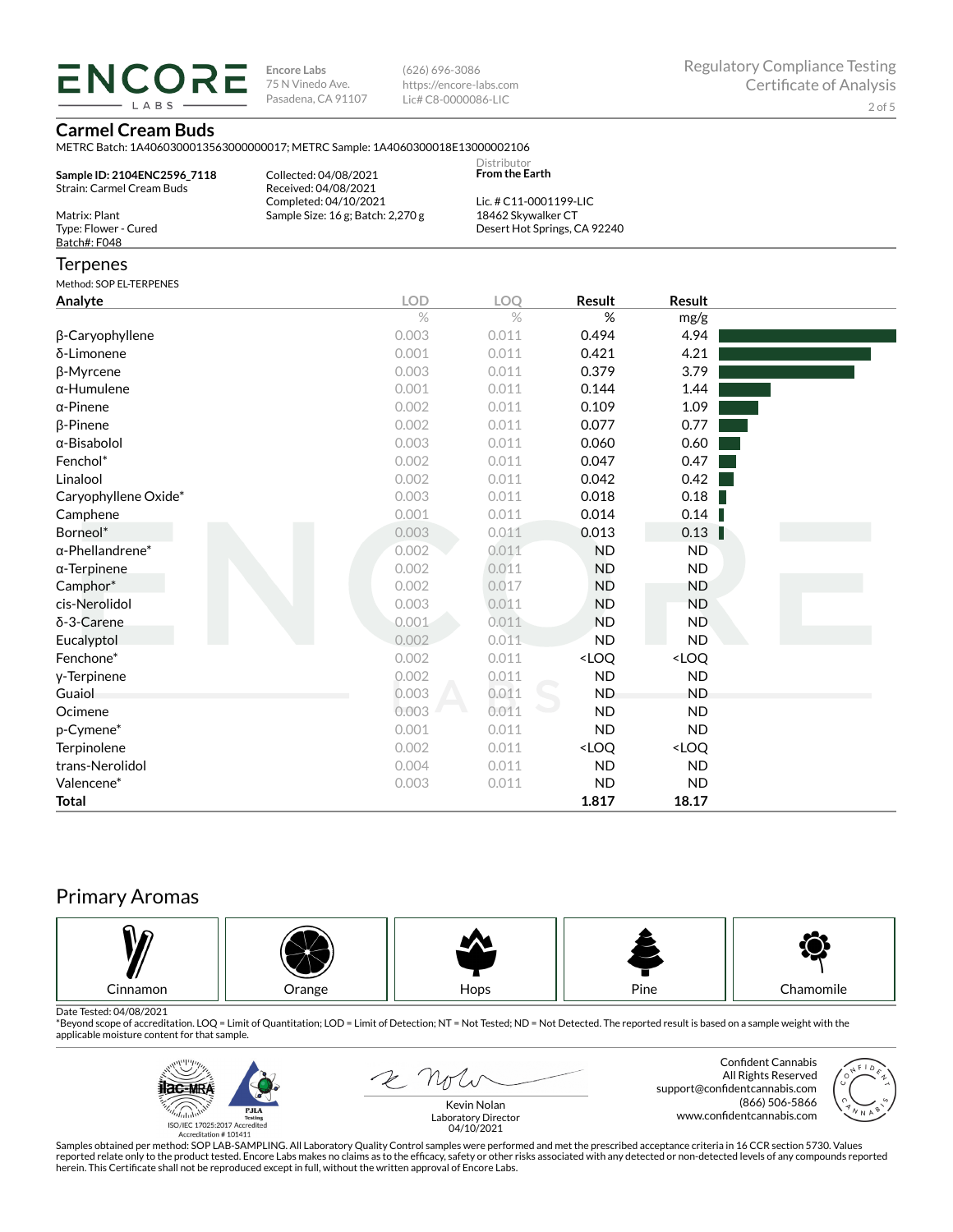**ENCORE IARS** 

**Encore Labs** 75 N Vinedo Ave. Pasadena, CA 91107 (626) 696-3086 https://encore-labs.com Lic# C8-0000086-LIC

> **Distributor From the Earth**

### **Carmel Cream Buds**

METRC Batch: 1A4060300013563000000017; METRC Sample: 1A4060300018E13000002106

**Sample ID: 2104ENC2596\_7118** Strain: Carmel Cream Buds

Matrix: Plant Type: Flower - Cured Batch#: F048

Pesticides

Collected: 04/08/2021 Received: 04/08/2021 Completed: 04/10/2021 Sample Size: 16 g; Batch: 2,270 g

Lic. # C11-0001199-LIC 18462 Skywalker CT Desert Hot Springs, CA 92240

#### Method: SOP EL-PesticidesLCMS LC-MS **Analyte LOD LOQ Limit Result Status**  $\mu$ g/g  $\mu$ g/g  $\mu$ g/g  $\mu$ g/g Abamectin 0.005 0.02 0.1 ND Pass Acephate 0.002 0.01 0.1 ND Pass Acequinocyl 0.01 0.02 0.1 ND Pass Acetamiprid 0.005 0.02 0.1 ND Pass Aldicarb 0.05 0.1 0.05 ND Pass Azoxystrobin 0.005 0.02 0.1 ND Pass Bifenazate 0.005 0.01 0.1 ND Pass Bifenthrin 0.005 0.01 3 ND Pass Boscalid 0.02 0.05 0.1 ND Pass **Captan 12 0.2 0.3 0.7 ND Pass Carbaryl 0.02 0.05 0.5 ND Pass** Carbofuran 0.05 0.1 0.05 ND Pass Chlorantraniliprole 0.002 0.01 10 ND Pass Chlordane 0.05 0.1 0.05 ND Pass Chlorfenapyr 0.05 0.1 0.05 ND Pass Chlorpyrifos 0.05 0.1 0.05 ND Pass Clofentezine 0.01 0.02 0.1 ND Pass Coumaphos 0.02 0.05 0.02 ND Pass Cyfluthrin 0.05 0.1 2 ND Pass Cypermethrin 0.1 0.2 1 ND Pass Daminozide 0.02 0.05 0.02 ND Pass **Diazinon** 0.002 0.01 0.1 ND Pass Dichlorvos 0.02 0.05 0.02 ND Pass Dimethoate 0.02 0.05 0.02 ND Pass Dimethomorph 0.005 0.02 2 ND Pass Ethoprophos 0.05 0.1 0.05 ND Pass Etofenprox 0.05 0.1 0.05 ND Pass Etoxazole 0.005 0.02 0.1 ND Pass Fenhexamid 0.005 0.02 0.1 ND Pass Fenoxycarb 0.05 0.1 0.05 ND Pass Fenpyroximate 0.005 0.02 0.1 ND Pass Fipronil 0.05 0.1 0.05 ND Pass Flonicamid 0.01 0.02 0.1 ND Pass **Analyte LOD LOQ Limit Result Status**  $\mu$ g/g  $\mu$ g/g  $\mu$ g/g  $\mu$ g/g Fludioxonil 0.01 0.05 0.1 ND Pass Hexythiazox 0.005 0.02 0.1 ND Pass **Imazalil 11 0.05 0.1 0.05 ND Pass** Imidacloprid 0.005 0.02 5 ND Pass Kresoxim Methyl  $0.005$  0.02 0.1 ND Pass **Malathion** 0.02 0.05 0.5 **ND Pass** Metalaxyl 0.002 0.005 2 ND Pass Methiocarb 0.05 0.1 0.05 ND Pass **Methomyl** 0.01 0.02 1 **ND Pass** Mevinphos 0.02 0.05 0.02 ND Pass Myclobutanil 0.005 0.01 0.1 ND Pass **Naled 1200 0.01 0.02 0.1 ND Pass Oxamyl** 0.005 0.01 0.5 **ND Pass** Paclobutrazol 0.05 0.1 0.05 ND Pass Parathion Methyl 0.02 0.05 0.02 ND Pass Pentachloronitrobenzene 0.02 0.05 0.1 ND Pass Permethrin 0.02 0.05 0.5 ND Pass Phosmet 0.01 0.02 0.1 ND Pass Piperonyl Butoxide 0.002 0.01 3 ND Pass Prallethrin 0.005 0.02 0.1 ND Pass Propiconazole 0.005 0.01 0.1 ND Pass **Propoxur 1988 0.05 0.1 0.05 ND Pass** Pyrethrins 0.02 0.05 0.5 ND Pass **Pyridaben 1988 0.005 0.01 0.1 ND Pass Spinetoram 0.005 0.01 0.1 ND Pass** Spinosad 0.005 0.01 0.1 ND Pass Spiromesifen 0.01 0.02 0.1 ND Pass Spirotetramat 0.005 0.01 0.1 ND Pass Spiroxamine 0.05 0.1 0.05 ND Pass Tebuconazole 0.005 0.01 0.1 ND Pass Thiacloprid 0.02 0.05 0.02 ND Pass Thiamethoxam 0.005 0.01 5 ND Pass Trifloxystrobin 0.005 0.01 0.1 ND Pass

LOQ = Limit of Quantitation; LOD = Limit of Detection; NT = Not Tested; ND = Not Detected.

**ilac-MR PJLA**  $d_{\rm obs}$ ISO/IEC 17025:2017 Accredited

Accreditation #101411

Z Note

Confident Cannabis All Rights Reserved support@confidentcannabis.com (866) 506-5866 www.confidentcannabis.com



Kevin Nolan Laboratory Director 04/10/2021

Samples obtained per method: SOP LAB-SAMPLING. All Laboratory Quality Control samples were performed and met the prescribed acceptance criteria in 16 CCR section 5730. Values reported relate only to the product tested. Encore Labs makes no claims as to the efficacy, safety or other risks associated with any detected or non-detected levels of any compounds reported herein. This Certificate shall not be reproduced except in full, without the written approval of Encore Labs.

Pass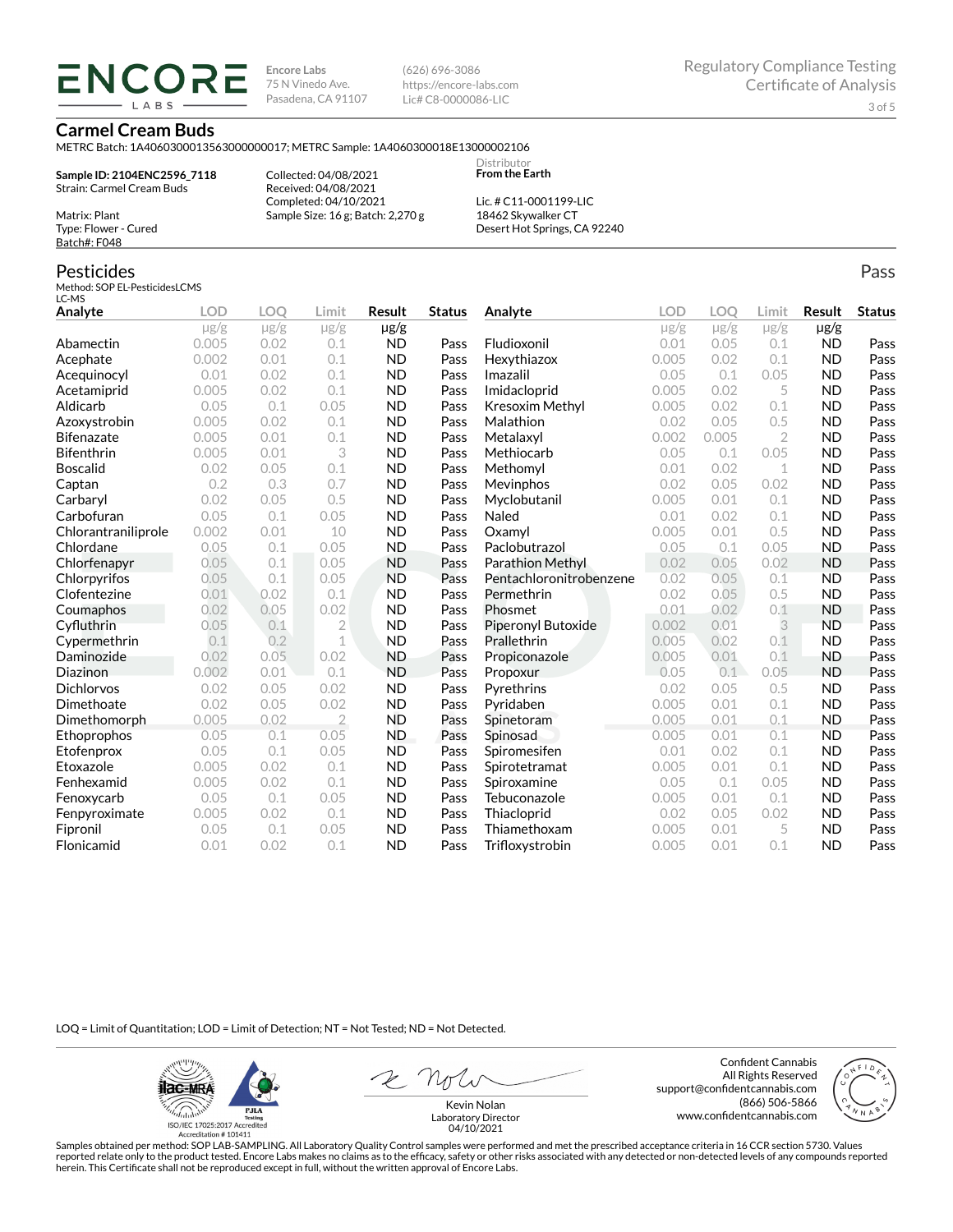**ENCORE** LABS

**Encore Labs** 75 N Vinedo Ave. Pasadena, CA 91107 (626) 696-3086 https://encore-labs.com Lic# C8-0000086-LIC

Pass

# **Carmel Cream Buds**

METRC Batch: 1A4060300013563000000017; METRC Sample: 1A4060300018E13000002106 Dictribute

| Sample ID: 2104ENC2596 7118<br>Strain: Carmel Cream Buds | Collected: 04/08/2021<br>Received: 04/08/2021 | <b>DISLIBULU</b><br><b>From the Earth</b> |  |
|----------------------------------------------------------|-----------------------------------------------|-------------------------------------------|--|
|                                                          | Completed: 04/10/2021                         | Lic. # $C11-0001199-LLC$                  |  |
| Matrix: Plant                                            | Sample Size: $16$ g; Batch: $2,270$ g         | 18462 Skywalker CT                        |  |
| Type: Flower - Cured                                     |                                               | Desert Hot Springs, CA 92240              |  |
| Batch#: F048                                             |                                               |                                           |  |
|                                                          |                                               |                                           |  |

# Mycotoxins

Method: SOP EL-PesticidesLCMS

| LC-MS                   |       |            |       |            |               |
|-------------------------|-------|------------|-------|------------|---------------|
| Analyte                 | LOD   | <b>LOC</b> | Limit | Result     | <b>Status</b> |
|                         | µg/kg | µg/kg      | µg/kg | $\mu$ g/kg |               |
| <b>B1</b>               |       |            |       | <b>ND</b>  | Tested        |
| B <sub>2</sub>          |       |            |       | <b>ND</b>  | Tested        |
| G <sub>1</sub>          |       |            |       | <b>ND</b>  | Tested        |
| G <sub>2</sub>          |       |            |       | <b>ND</b>  | Tested        |
| Ochratoxin A            |       |            | 20    | <b>ND</b>  | Pass          |
| <b>Total Aflatoxins</b> |       |            | 20    | <b>ND</b>  | Pass          |



Date Tested: 04/08/2021 LOQ = Limit of Quantitation; LOD = Limit of Detection; NT = Not Tested; ND = Not Detected.



 $R$  Mr

Confident Cannabis All Rights Reserved support@confidentcannabis.com (866) 506-5866 www.confidentcannabis.com



Kevin Nolan Laboratory Director 04/10/2021

Samples obtained per method: SOP LAB-SAMPLING. All Laboratory Quality Control samples were performed and met the prescribed acceptance criteria in 16 CCR section 5730. Values reported relate only to the product tested. Encore Labs makes no claims as to the efficacy, safety or other risks associated with any detected or non-detected levels of any compounds reported<br>herein. This Certificate shall